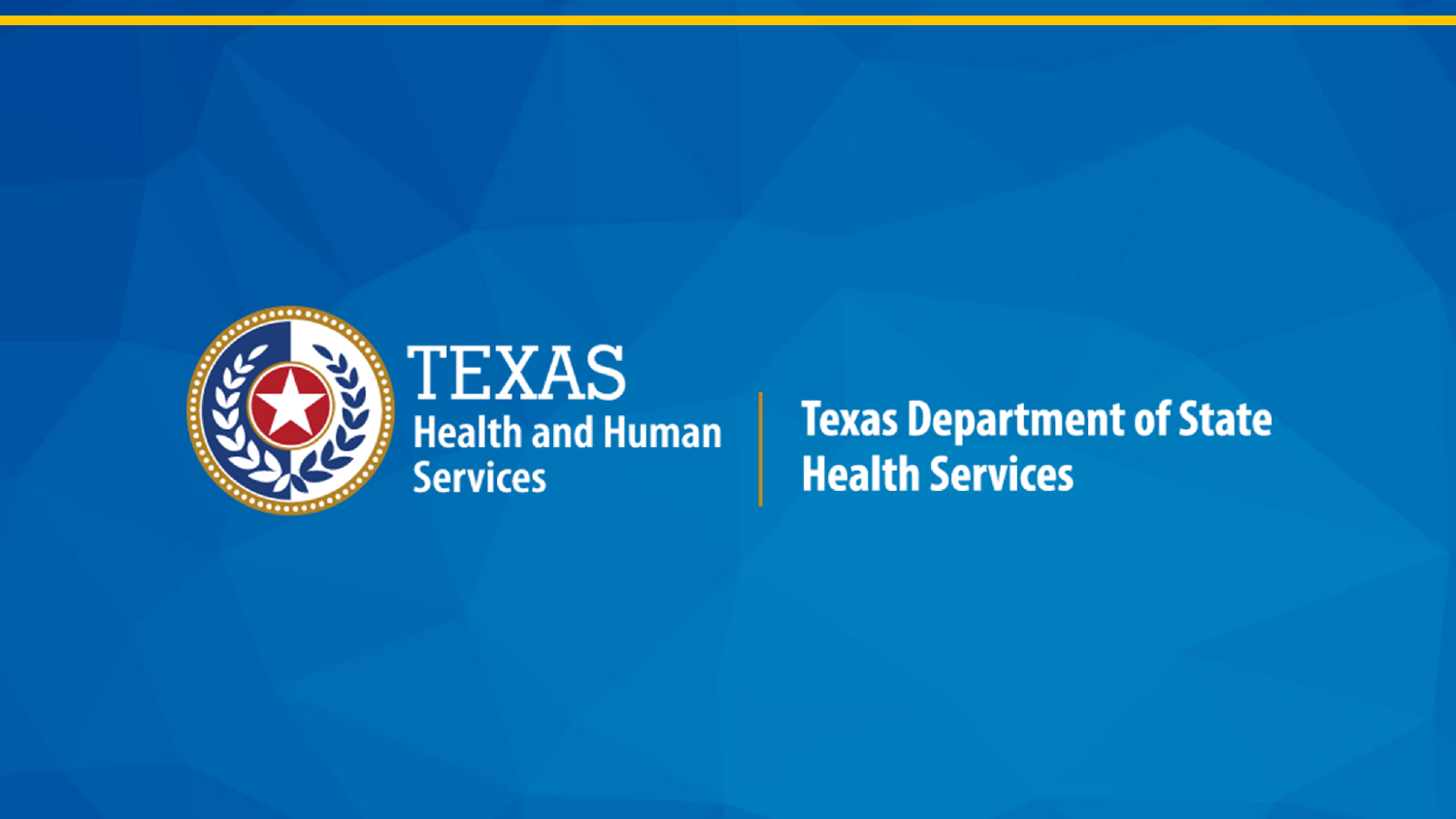## **Pharmacy Inventory**

#### State Fiscal Year 2021

**Joshua Hutchison**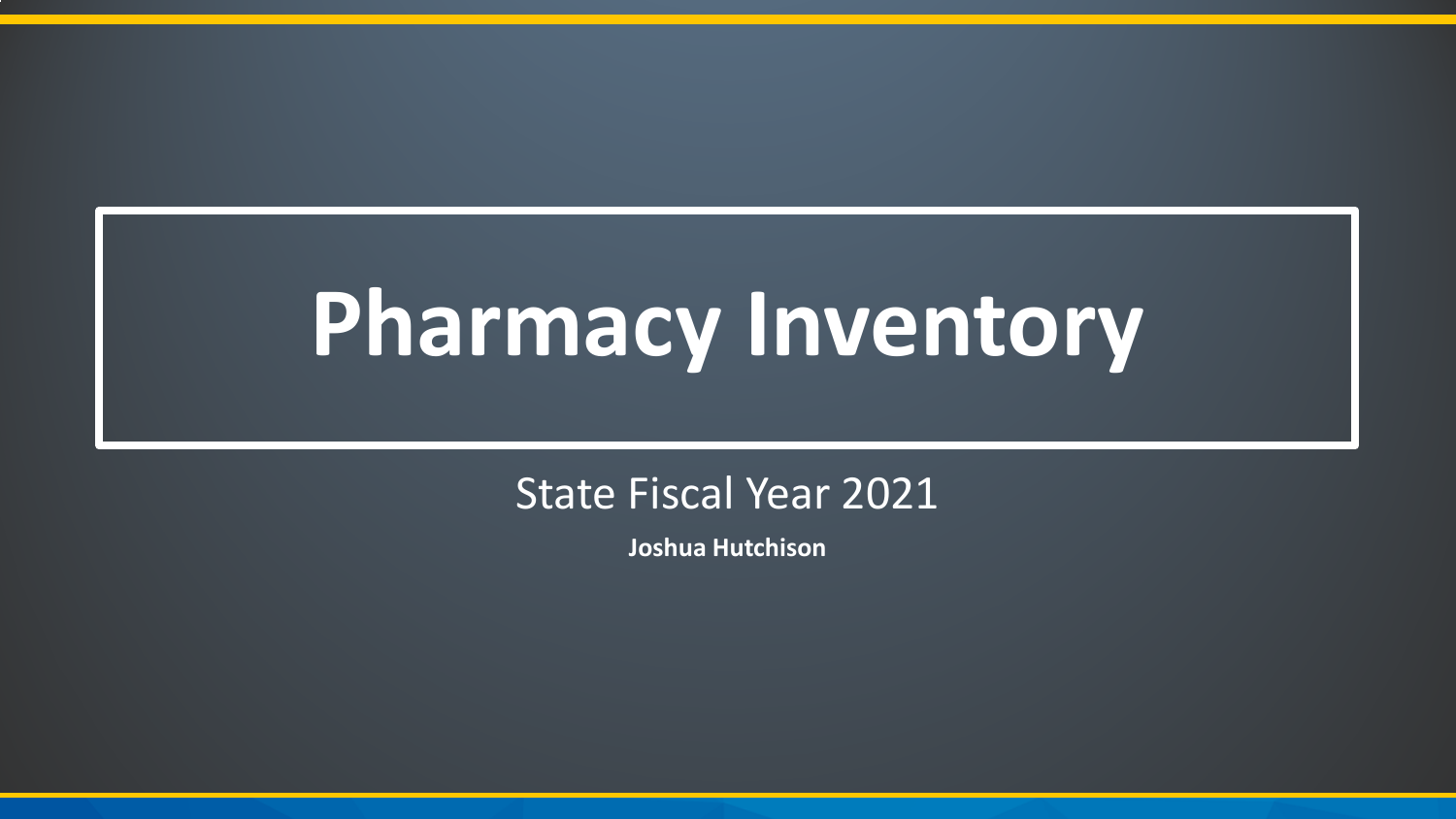## **Pharmacy Inventory**

State Fiscal Year 2021



**Texas Department of State Health Services**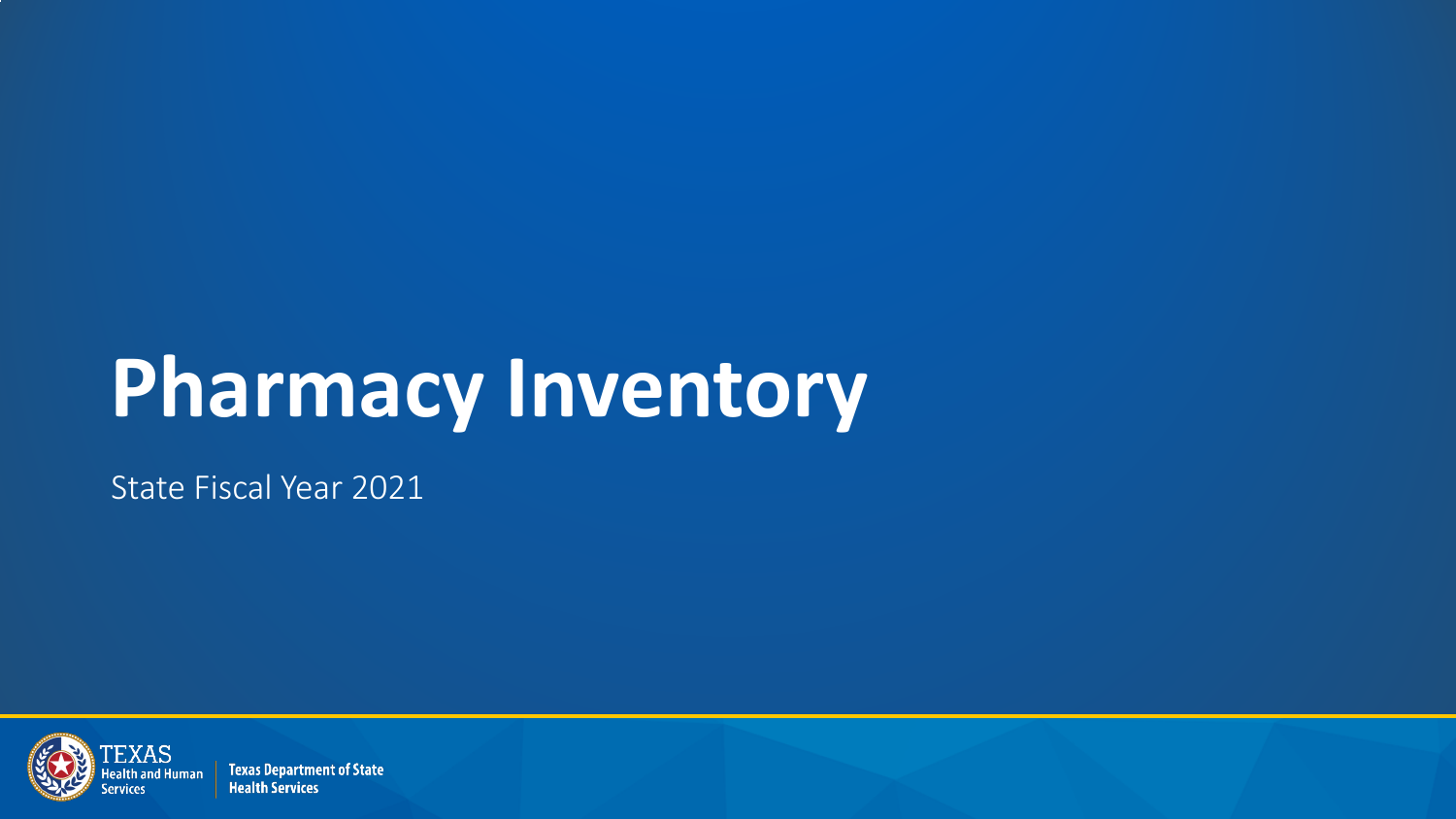## **Pharmacy State Fiscal Year (FY) 2021**

#### • Data Notations

- Inventory was counted on August 31, 2021.
- Values of drugs are obtained from the current contractor Morris & Dickson and represents the "current invoice price that the supplier would charge for the drugs."
- This is the only report which uses this evaluation methodology. These figures will be different than other calculations.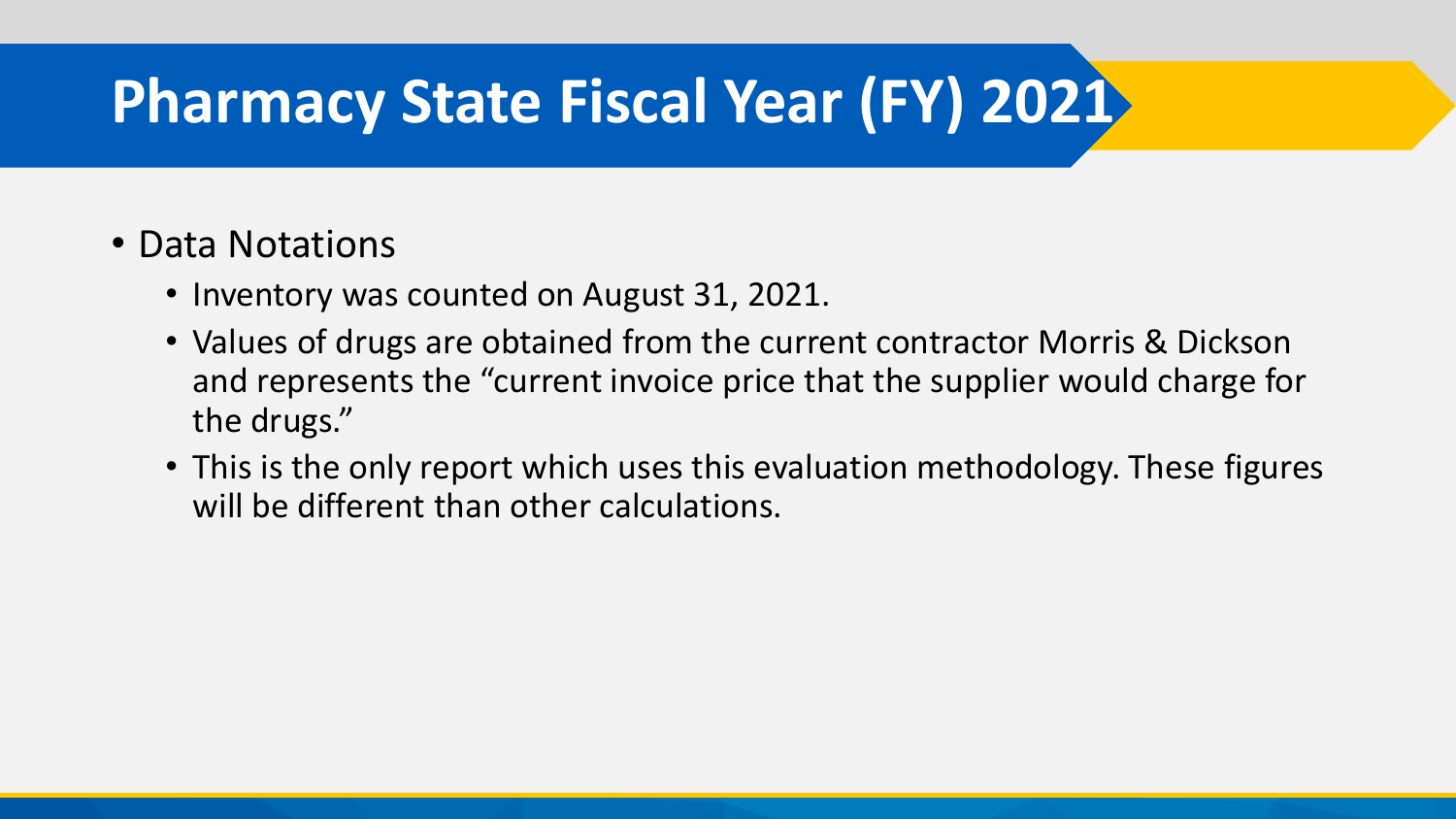### **Pharmacy State FY2021**

| <b>PROGRAM</b>                            | <b>INVENTORY TOTAL</b> |  |  |
|-------------------------------------------|------------------------|--|--|
| <b>HIV MEDICATION PROGRAM</b>             | \$12,670,552.45        |  |  |
| <b>TUBERCULOSIS ELIMINATION</b>           | \$857,602.72           |  |  |
| <b>ZOONOSIS CONTROL</b>                   | \$301,736.31           |  |  |
| <b>IMMUNIZATION PROGRAM</b>               | \$184,571.10           |  |  |
| <b>STD PROGRAM</b>                        | \$147,827.59           |  |  |
| <b>HANSEN'S DISEASE</b>                   | \$8,509.39             |  |  |
| <b>INFECTIOUS DISEASE CONTROL PROGRAM</b> | \$182.34               |  |  |
| <b>PUBLIC HEALTH EMERGENCY</b>            | \$0.00                 |  |  |
| <b>COVID-19 VACCINES</b>                  | \$0.00                 |  |  |
| <b>CAPITOL FIRST AID STATION</b>          | \$0.00                 |  |  |
| <b>TOTAL</b>                              | \$14,170,981.90        |  |  |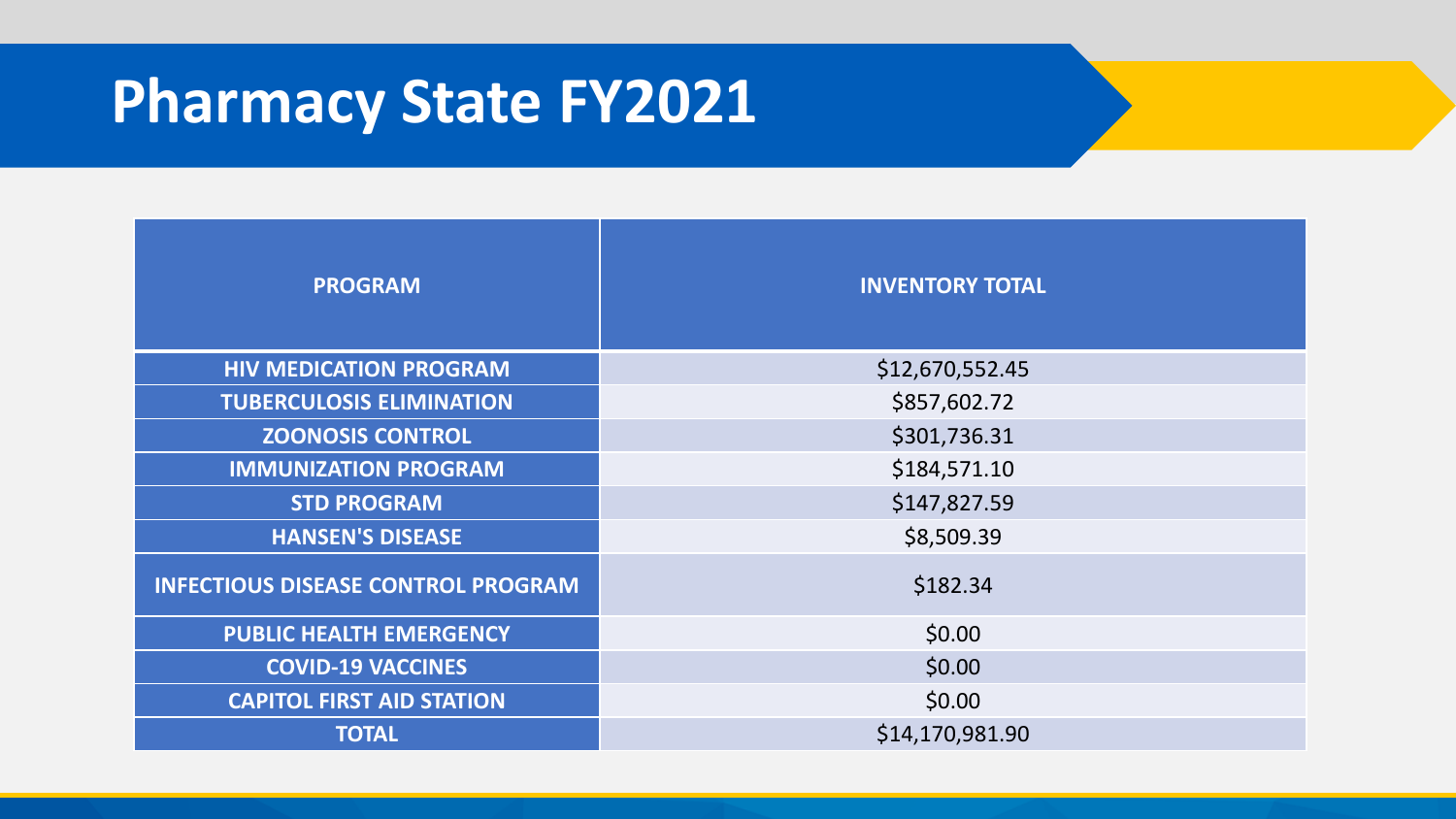### **Pharmacy State FY2021**

| <b>PROGRAMS</b>                                     | <b>**FY2020 YEAR END BALANCE</b> | <b>FY2021 PURCHASES</b> | <b>**FY2021 YEAR END BALANCE</b> | <b>*FY2021 AMOUNTS DISTRIBUTED</b> |
|-----------------------------------------------------|----------------------------------|-------------------------|----------------------------------|------------------------------------|
|                                                     | (Column A)                       | (Column B)              | (Column C)                       | $(A+B-C=D)$                        |
| <b>HIV MEDICATION PROGRAM</b>                       | \$5,776,820.59                   | \$117,693,296.07        | \$12,670,552.45                  | \$110,799,564.21                   |
| <b>TUBERCULOSIS ELIMINATION</b>                     | \$1,695,531.15                   | \$1,188,565.81          | \$857,602.72                     | \$2,026,494.24                     |
| <b>ZOONOSIS CONTROL</b>                             | \$474,050.59                     | \$575,967.15            | \$301,736.31                     | \$748,281.43                       |
| <b>IMMUNIZATION PROGRAM</b>                         | \$470,147.11                     | \$162,470.00            | \$184,571.10                     | \$448,046.01                       |
| <b>STD PROGRAM</b>                                  | \$148,497.99                     | \$264,457.26            | \$147,827.59                     | \$265,127.66                       |
| <b>HANSEN'S DISEASE</b>                             | \$10,091.93                      | \$11,819.90             | \$8,509.39                       | \$13,402.44                        |
| <b>INFECTIOUS DISEASE CONTROL</b><br><b>PROGRAM</b> | \$771.97                         | \$5.34                  | \$182.34                         | \$594.97                           |
| <b>PUBLIC HEALTH EMERGENCY</b>                      | \$0.00                           | \$0.00                  | \$0.00                           | \$0.00                             |
| <b>COVID-19 VACCINES</b>                            | \$0.00                           | \$0.00                  | \$0.00                           | \$0.00                             |
| <b>CAPITOL FIRST AID STATION</b>                    | \$0.00                           | \$0.00                  | \$0.00                           | \$0.00                             |
| <b>Total</b>                                        | \$8,575,911.33                   | \$119,896,581.53        | \$14,170,981.90                  | \$114,301,510.96                   |